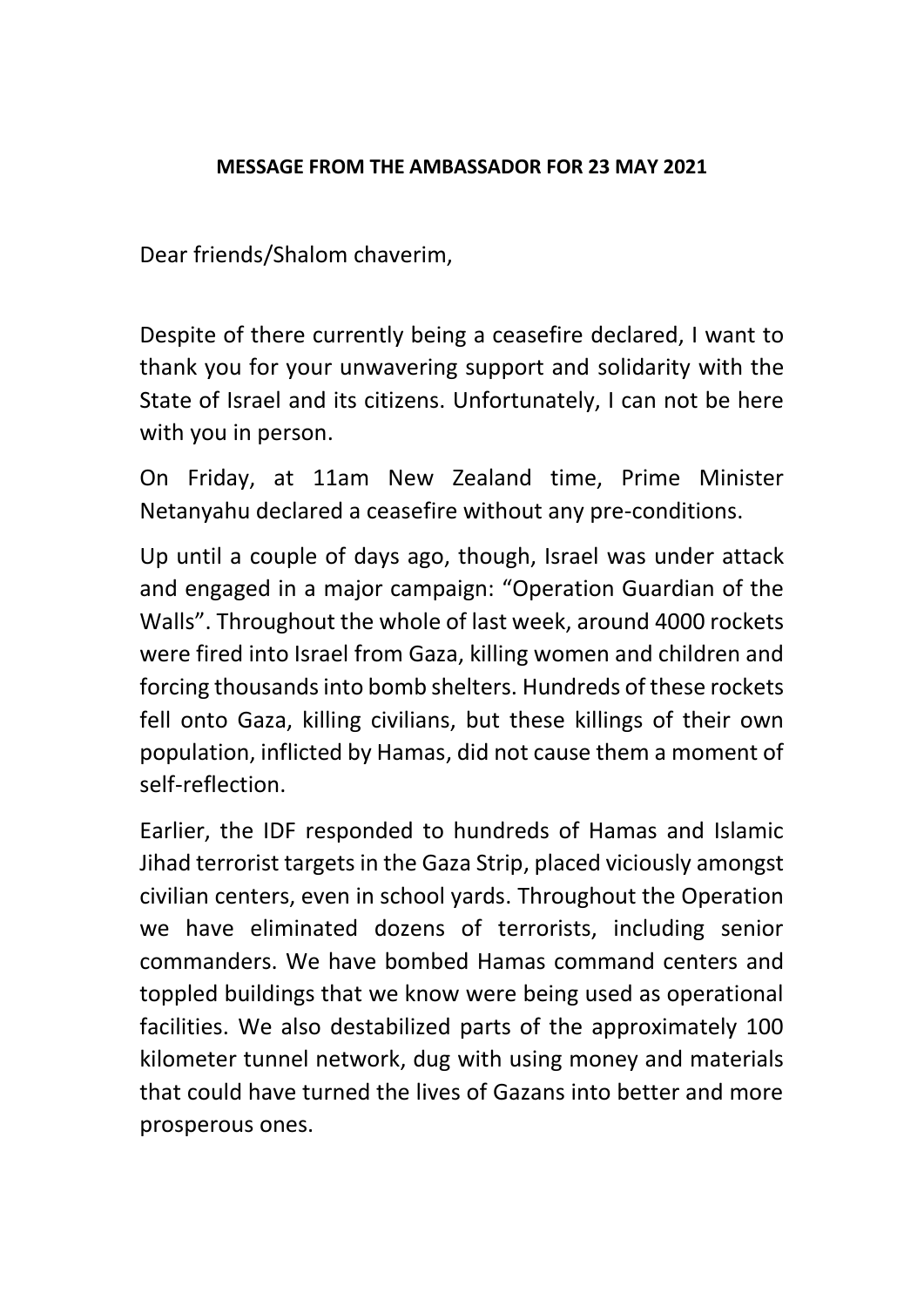I would like to repeat that Hamas deliberately situated its facilities in the heart of the civilian population, including multistory buildings that contained several military targets. Hamas used the civilian population as a human shield and indiscriminately attacked population centers in Israel.

In Israel, we grief those who have lost their lives. We lament also unintended loss of civilians in Gaza, but while Israel made it its priority to make sure that its citizens are safe by building bomb shelters at every house, Hamas used their billions of Dollars in International aid funding to build underground tunnels and missiles to attack Israel. Hamas pretends to represent the Palestinian people but is consistently depriving them from their basic needs.

Dear Friends, Israel has the right to defend its citizens and will always take every action necessary to do so. It will not allow the terrorist organisations to attack the civilian population without a protective response. It is the right and duty of every state to protect its citizens and that is what Israel did, does and will do!!

Israel now wants quiet to be restored but it has to be done right. The wrong type of ceasefire is one that gives Hamas the time to rest, to regroup and rearm. If Hamas can attack again in a week or a month, then nothing has been achieved. If Hamas gets used to the idea that it can shoot thousands of rockets at Israel and then have the International Community demand Israel to stop protecting and retaliating to military Hamas targets, then why would Hamas ever stop shooting rockets at Israel.

But, we are hopeful for the ceasefire to last. The Israeli IDF Chief of Staff and the military briefed Israeli Ministers on Israel's significant achievements in the Operation, some of which are unprecedented.